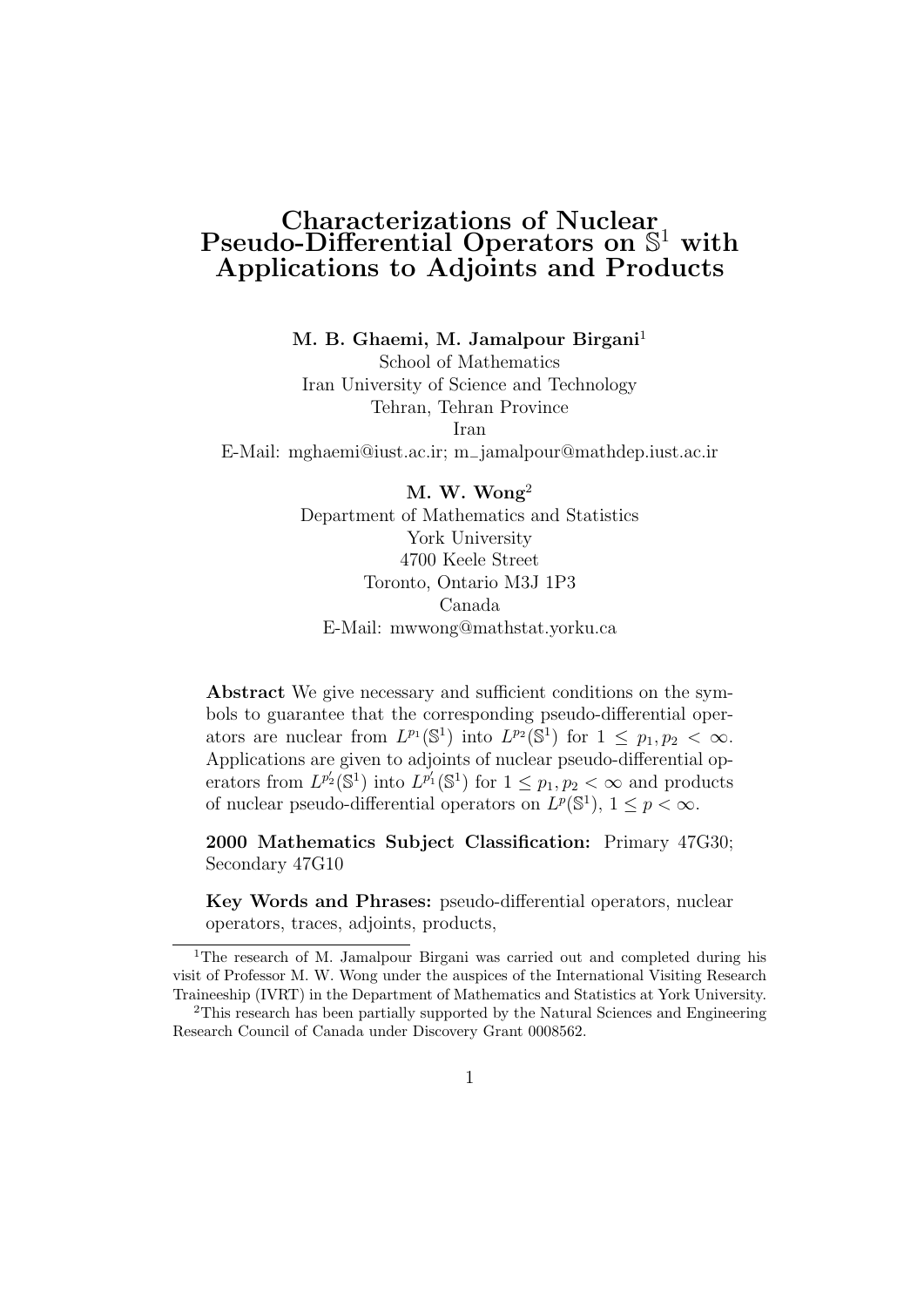#### 1 Introduction

Nuclear operators on Banach spaces as generalizations of trace class operators can be traced at least to Grothendieck [10, 11]. First results on nuclear integral operators and pseudo-differential operators on  $L^p$  spaces in simple settings like the unit circle centered at the origin and the discrete group of all integers,  $1 \leq p < \infty$ , can be found in [2, 3, 6].

Let  $\mathbb{S}^1$  be the unit circle centered at the origin and let  $\mathbb Z$  be the set of all integers. For every measurable function  $\sigma$  on  $\mathbb{S}^1 \times \mathbb{Z}$  and every measurable function f on  $\mathbb{S}^1$ , we define the function  $T_{\sigma}f$  on  $\mathbb{S}^1$  formally by

$$
(T_{\sigma}f)(\theta) = \sum_{n \in \mathbb{Z}} e^{in\theta} \sigma(\theta, n) \hat{f}(n), \quad \theta \in [-\pi, \pi],
$$

where  $\hat{f}(n)$  is the Fourier transform of f given by

$$
\hat{f}(n) = \frac{1}{2\pi} \int_{-\pi}^{\pi} e^{-in\theta} f(\theta) d\theta, \quad n \in \mathbb{Z}.
$$

We call  $T_{\sigma}$  the pseudo-differential operator on  $\mathbb{S}^1$  with symbol  $\sigma$ .

Conditions on the symbols  $\sigma$  to insure the boundedness, compactness and self-adjointness of the corresponding pseudo-differential operators  $T_{\sigma}$ have been given in  $\left[1, 7, 8, 12, 13, 14, 15, 17\right]$ . In addition, Fredholmness and nuclearity of pseudo-differential operators  $T_{\sigma}$  under suitable conditions on the symbols  $\sigma$  are investigated in [2, 3]. These results can be extended easily from the unit circle  $\mathbb{S}^1$  to the *n*-torus  $\mathbb{T}^n$  given by

$$
\mathbb{T}^n = \underbrace{\mathbb{S}^1 \times \cdots \times \mathbb{S}^1}_{n \text{ times}}.
$$

Extensions to compact Lie groups and to compact manifolds can be found, for instance, in, respectively, [5] and [4] In a nutshell, the results hitherto cited are on sufficient conditions on the symbols  $\sigma$  to prove mapping properties of the corresponding pseudo-differential operators  $T_{\sigma}$ . To the best of our knowledge, very few results on necessary and sufficient conditions on the symbols  $\sigma$  for the corresponding pseudo-differential operators to have the desired mapping properties exist. A notable exception is the paper [12] by Molahajloo on compact pseudo-differential operators on  $\mathbb{S}^1$ .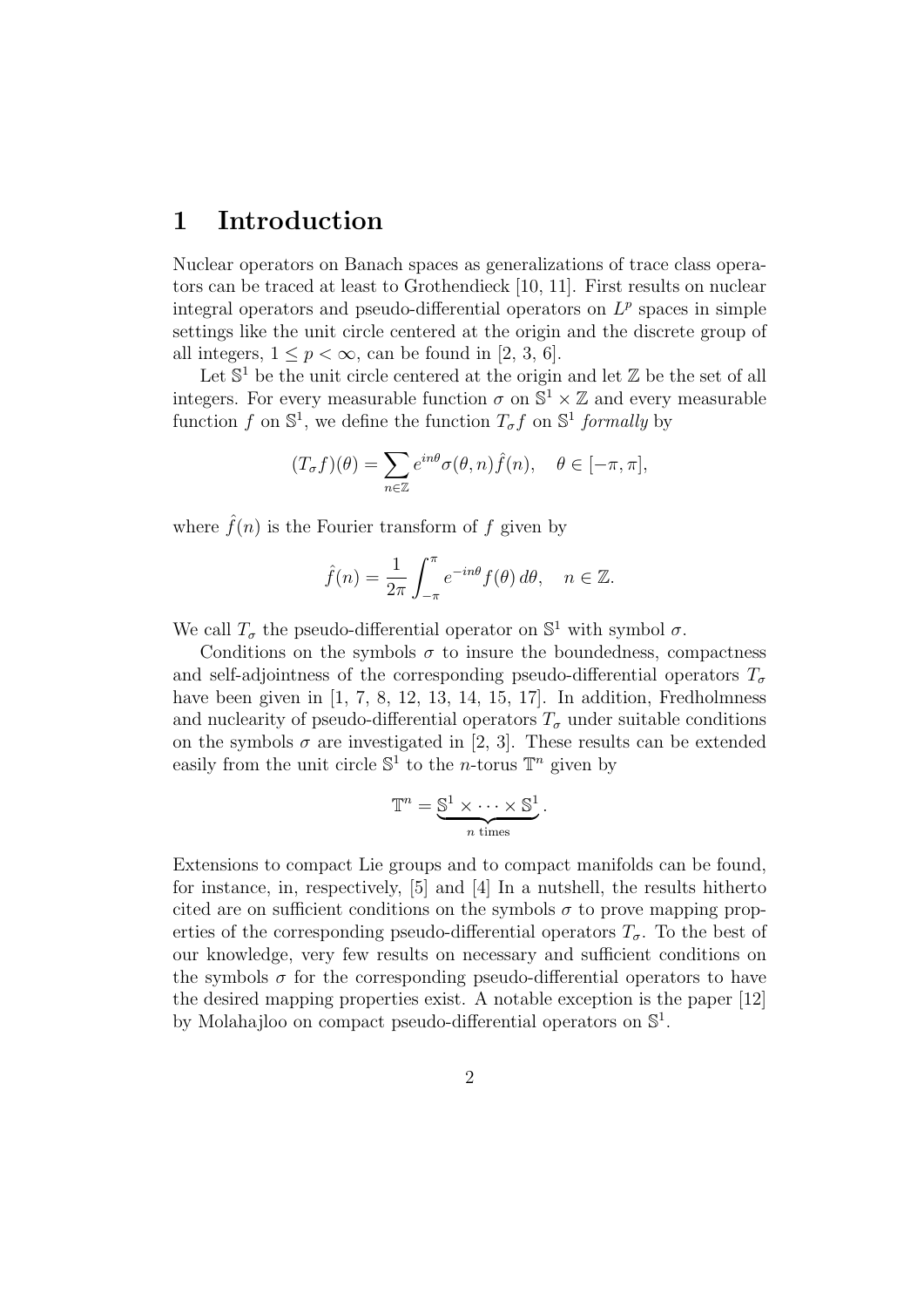The aim of this paper is to present necessary and sufficient conditions on the symbols  $\sigma$  for the corresponding pseudo-differential operators  $T_{\sigma}$  to be nuclear from  $L^{p_1}(\mathbb{S}^1)$  into  $L^{p_2}(\mathbb{S}^1)$  for  $1 \leq p_1, p_2 < \infty$ . We also give necessary and sufficient conditions on the symbols  $\sigma$  to guarantee that the adjoints and products of pseudo-differential operators are nuclear.

We first give in Section 2 the definition of nuclear operators on Banach spaces and the main tool  $[2, 3, 6]$  to be used in this paper. Then we give necessary and sufficient conditions on the symbols  $\sigma$  so that the corresponding pseudo-differential operators  $T_{\sigma}$  are nuclear from  $L^{p_1}(\mathbb{S}^1)$  into  $L^{p_2}(\mathbb{S}^1)$  for  $1 \leq p_1, p_2 < \infty$ . In Section 3 are given necessary and sufficient conditions on the symbols  $\sigma$  for which the adjoints of pseudo-differential operators  $T_{\sigma}$ are nuclear. The nuclearity of products of nuclear operators is given in Section 4.

All results in this paper can be routinely extended from the unit circle  $\mathbb{S}^1$  to the *n*-torus  $\mathbb{T}^n$ . It is worth pointing out that characterizing trace class pseudo-differential operators on  $L^2(\mathbb{R}^n)$  can be found in [16].

# 2 Nuclearity on  $L^p(\mathbb{S}^1)$

Let X and Y be complex Banach spaces and let  $T : X \to Y$  be a bouned linear operator. Suppose that we can find sequences  $\{x'_n\}_{n=1}^{\infty}$  in the dual space X' of X and  $\{y_n\}_{n=1}^{\infty}$  in Y such that

$$
\sum_{n=1}^{\infty} ||x'_n||_{X'} ||y_n||_Y < \infty
$$

and

$$
Tx = \sum_{n=1}^{\infty} x'_n(x)y_n, \quad x \in X.
$$

Then we call  $T : X \to Y$  a nuclear operator and its trace  $tr(T)$  is defined by

$$
tr(T) = \sum_{n=1}^{\infty} x'_n(y_n).
$$

It can be proved that the definition of a nuclear operator and the definition of the trace of a nuclear operator are independent of the choices of the sequences  $\{x'_n\}_{n=1}^{\infty}$  and  $\{y_n\}_{n=1}^{\infty}$ . Details can be found in [9].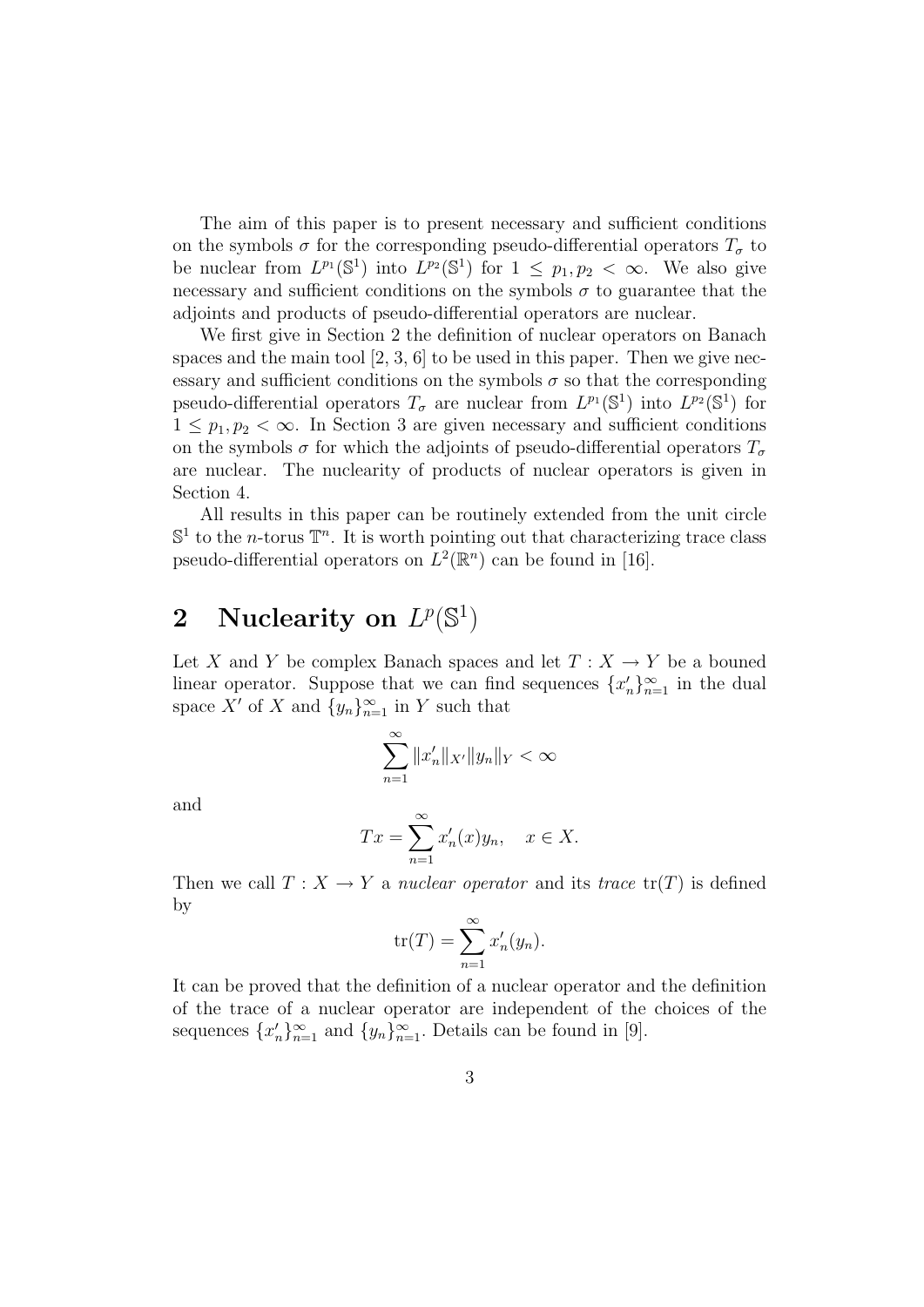For  $L^p$  spaces, the main tool is the following result in [2, 3, 6].

**Theorem 2.1** Let  $(X_1, \mu_1)$  and  $(X_2, \mu_2)$  be  $\sigma$ -finite measure spaces. A bounded linear operator  $T: L^{p_1}(X_1,\mu_1) \to L^{p_2}(X_2,\mu_2), 1 \leq p_1, p_2 < \infty$ , is nuclear if and only if there exist sequences  $\{g_n\}_{n=1}^{\infty}$  in  $L^{p'_1}((X_1,\mu_1))$  and  ${n \choose n}_{n=1}^{\infty}$  in  $L^{p_2}(X_2, \mu_2)$  such that for all  $f \in L^{p_1}(X_1, \mu_1)$ ,

$$
(Tf)(x) = \int_{X_1} \left( \sum_{n=1}^{\infty} h_n(x) g_n(y) \right) f(y) d\mu_1(y), \quad x \in X_2,
$$

and

$$
\sum_{n=1}^{\infty} \|g_n\|_{L^{p_1'}(X_1,\mu_1)} \|h_n\|_{L^{p_2}(X_2,\mu_2)} < \infty.
$$

The functin K on  $X_2 \times X_1$  defined by

$$
K(x, y) = \sum_{n=1}^{\infty} h_n(x) g_n(y), \quad x \in X_2, y \in X_1,
$$

is known as the kernel of the nuclear operator  $T: L^{p_1}(X_1, \mu_1) \to L^{p_2}(X_2, \mu_2)$ . If  $X_1 = X_2 = X$ ,  $p_1 = p_2 = p$  and  $\mu_1 = \mu_2 = \mu$  is a  $\sigma$ -finite measure, then for almost all  $x \in X$ ,

$$
\int_X |K(x,y)| d\mu(y) \leq \sum_{n=1}^{\infty} ||h_n||_{L^p(X,\mu)} ||g_n||_{L^{p'}(X,\mu)}.
$$

The trace  $tr(T)$  of  $T: L^p(X, \mu) \to L^p(X, \mu)$  is given by

$$
\operatorname{tr}(T) = \int_X K(x, x) \, d\mu(x).
$$

We give in the following theorem a necessary and sufficent condition on the symbol  $\sigma$  to make sure that the corresponding pseudo-differential operator  $T_{\sigma}$  from  $L^{p_1}(\mathbb{S}^1)$  into  $L^{p_2}(\mathbb{S}^1)$  is nuclear for  $1 \leq p_1, p_2 < \infty$ .

**Theorem 2.2** Let  $\sigma$  be a measurable function on  $\mathbb{S}^1 \times \mathbb{Z}$ . Then the pseudodifferential operator  $T_{\sigma}: L^{p_1}(\mathbb{S}^1) \to L^{p_2}(\mathbb{S}^1)$  is nuclear for  $1 \leq p_1, p_2 < \infty$  if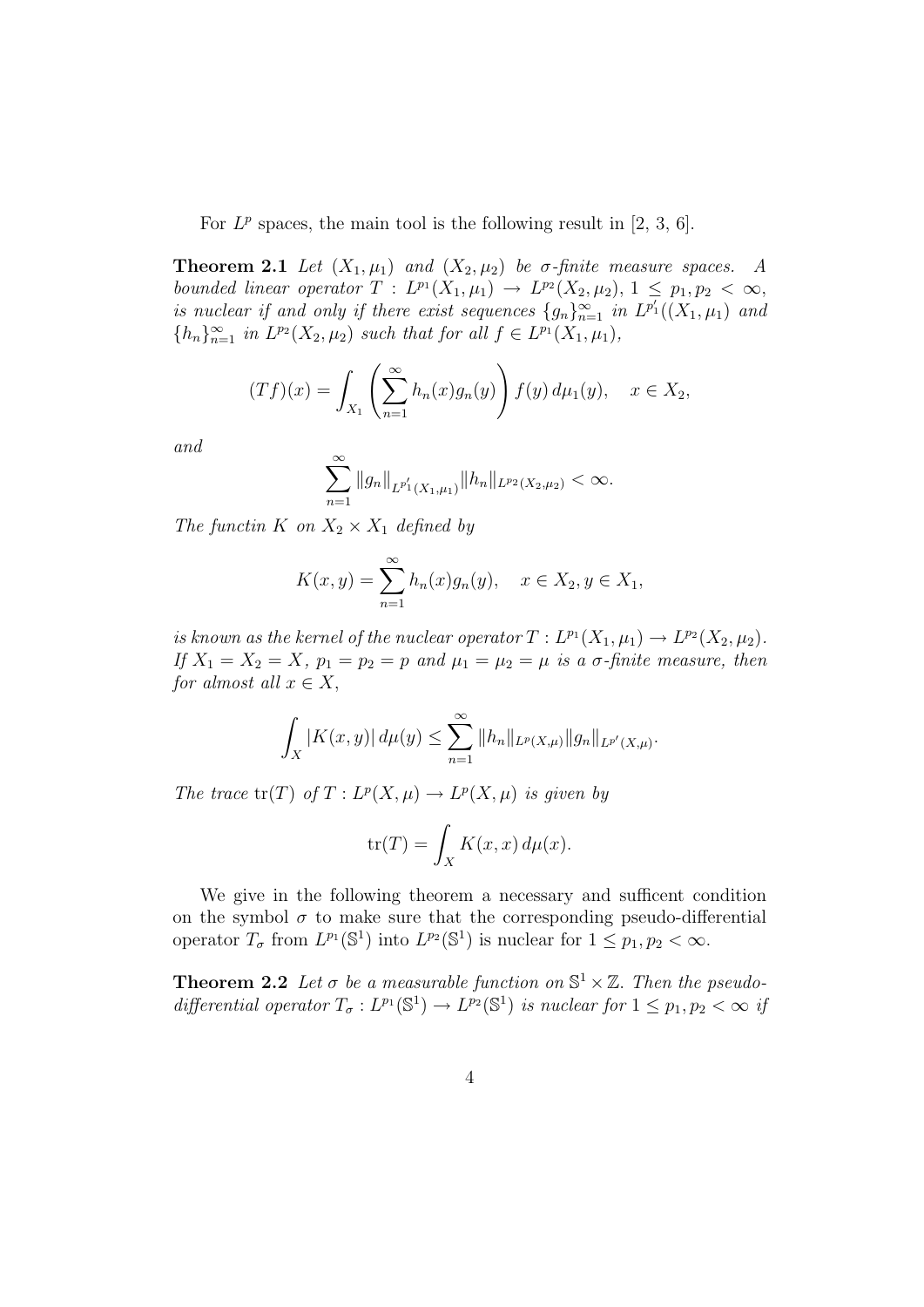and only if there exist sequences  $\{g_k\}_{k=1}^{\infty}$  in  $L^{p'_1}(\mathbb{S}^1)$  and  $\{h_k\}_{k=1}^{\infty}$  in  $L^{p_2}(\mathbb{S}^1)$ such that

$$
\sum_{k=-\infty}^{\infty} \|h_k\|_{L^{p_2}(\mathbb{S}^1)} \|g_k\|_{L^{p_1'}(\mathbb{S}^1)} < \infty
$$

and

$$
\sigma(\theta, n) = 2\pi e^{-in\theta} \sum_{k=-\infty}^{\infty} h_n(\theta) \widehat{g_k}(-n), \quad (\theta, n) \in \mathbb{S}^1 \times \mathbb{Z}.
$$

**Proof** We only need to prove the necessity. Suppose that  $T_{\sigma}: L^{p_1}(\mathbb{S}^1) \to$  $L^{p_2}(\mathbb{S}^1)$  is nuclear. By Theorem 2.1, there exist sequences  $\{g_k\}_{k=1}^{\infty}$  in  $L^{p'_1}(\mathbb{S}^1)$ and  $\{h_k\}_{k=1}^{\infty}$  in  $L^{p_2}(\mathbb{S}^1)$  such that

$$
\sum_{k=1}^{\infty} ||k_k||_{L^{p_2}(\mathbb{S}^1)} ||g_k||_{L^{p'_1}(\mathbb{S}^1)} < \infty
$$

and for all  $f \in L^{p_1}(\mathbb{S}^1)$ ,

$$
(T_{\sigma}f)(\theta) = \sum_{k=-\infty}^{\infty} e^{ik\theta} \sigma(\theta, k) \hat{f}(k)
$$
  
= 
$$
\int_{-\pi}^{\pi} \left( \sum_{k=-\infty}^{\infty} h_k(\theta) g_k(\phi) \right) f(\phi) d\phi, \quad \theta \in [-\pi, \pi]. \quad (2.1)
$$

Now, for all  $n \in \mathbb{Z}$ , we let  $e_n$  be the function on  $\mathbb{S}^1$  defined by

$$
e_n(\theta) = e^{in\theta}, \quad \theta \in [-\pi, \pi].
$$

Since

$$
\widehat{e_n}(k) = \frac{1}{2\pi} \int_{-\pi}^{\pi} e^{-ik\theta} e^{in\theta} d\theta = \begin{cases} 0, & k \neq n, \\ 1, & k = n. \end{cases}
$$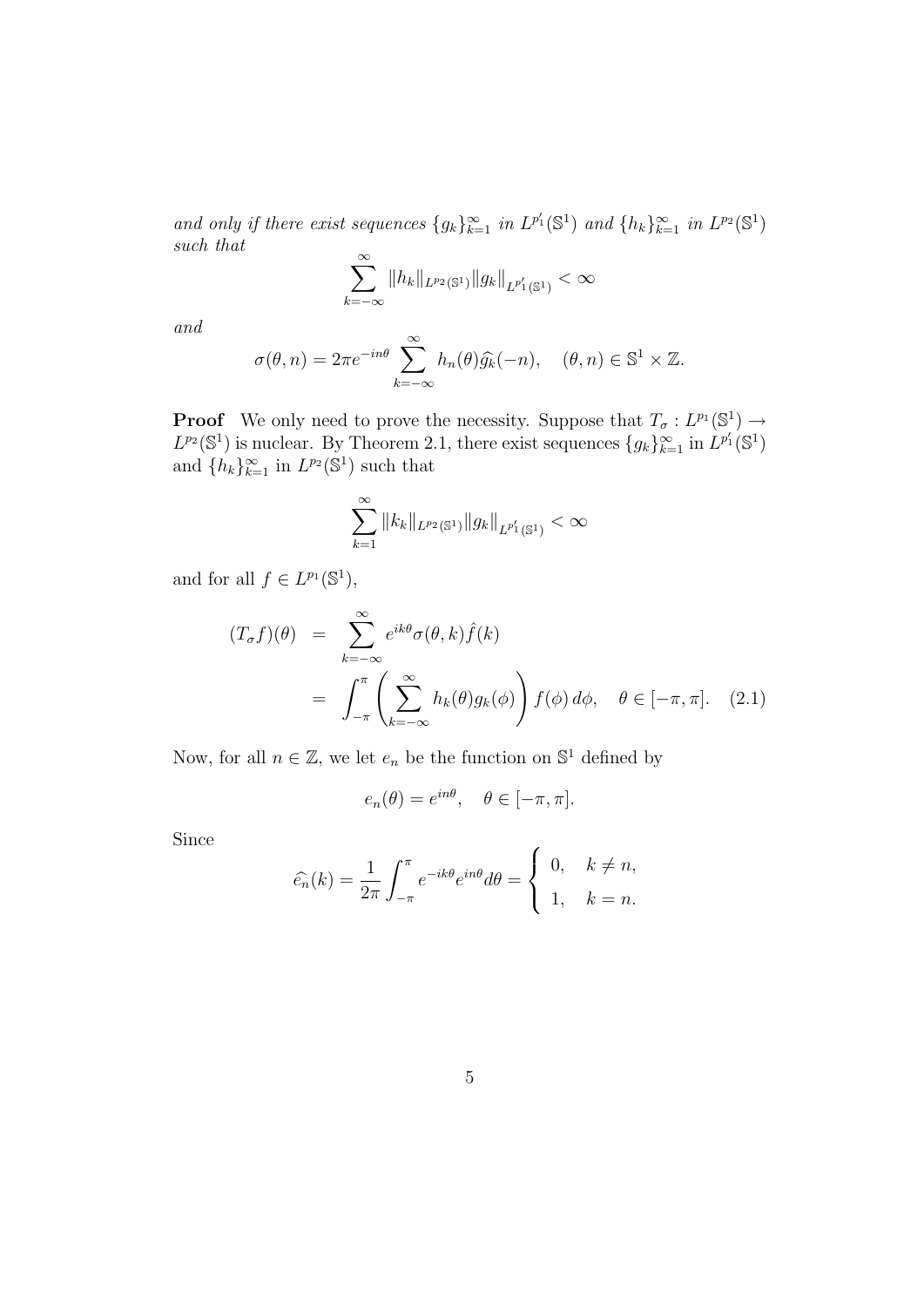If we let  $f = e_n$  in (2.1), then we get

$$
e^{in\theta}\sigma(\theta,n) = \int_{-\pi}^{\pi} \left( \sum_{k=-\infty}^{\infty} h_k(\theta) g_k(\phi) \right) e^{in\phi} d\phi
$$
  

$$
= \sum_{k=-\infty}^{\infty} h_k(\theta) \int_{-\pi}^{\pi} e^{in\phi} g_k(\phi) d\phi
$$
  

$$
= 2\pi \sum_{k=-\infty}^{\infty} h_k(\theta) \widehat{g_k}(-n), \quad \theta \in [-\pi, \pi].
$$

Therefore

$$
\sigma(\theta, n) = 2\pi e^{-in\theta} \sum_{k=-\infty}^{\infty} h_k(\theta) \widehat{g_k}(-n), \quad (\theta, n) \in \mathbb{S}^1 \times \mathbb{Z}.
$$

Conversely, suppose that there exist sequences  $\{g_k\}_{k=1}^{\infty}$  in  $L^{p'_1}(\mathbb{S}^1)$  and  $\{h_k\}_{k=1}^{\infty}$ in  $L^{p_2}(\mathbb{S}^1)$  such that

$$
\sum_{k=-\infty}^{\infty} \|h_k\|_{L^{p_2}(\mathbb{S}^1)} \|g_k\|_{L^{p_1'}(\mathbb{S}^1)} < \infty
$$

and

$$
\sigma(\theta, n) = 2\pi e^{-in\theta} \sum_{k=-\infty}^{\infty} h_k(\theta) \widehat{g_k}(-n), \quad (\theta, n) \in \mathbb{S}^1 \times \mathbb{Z}.
$$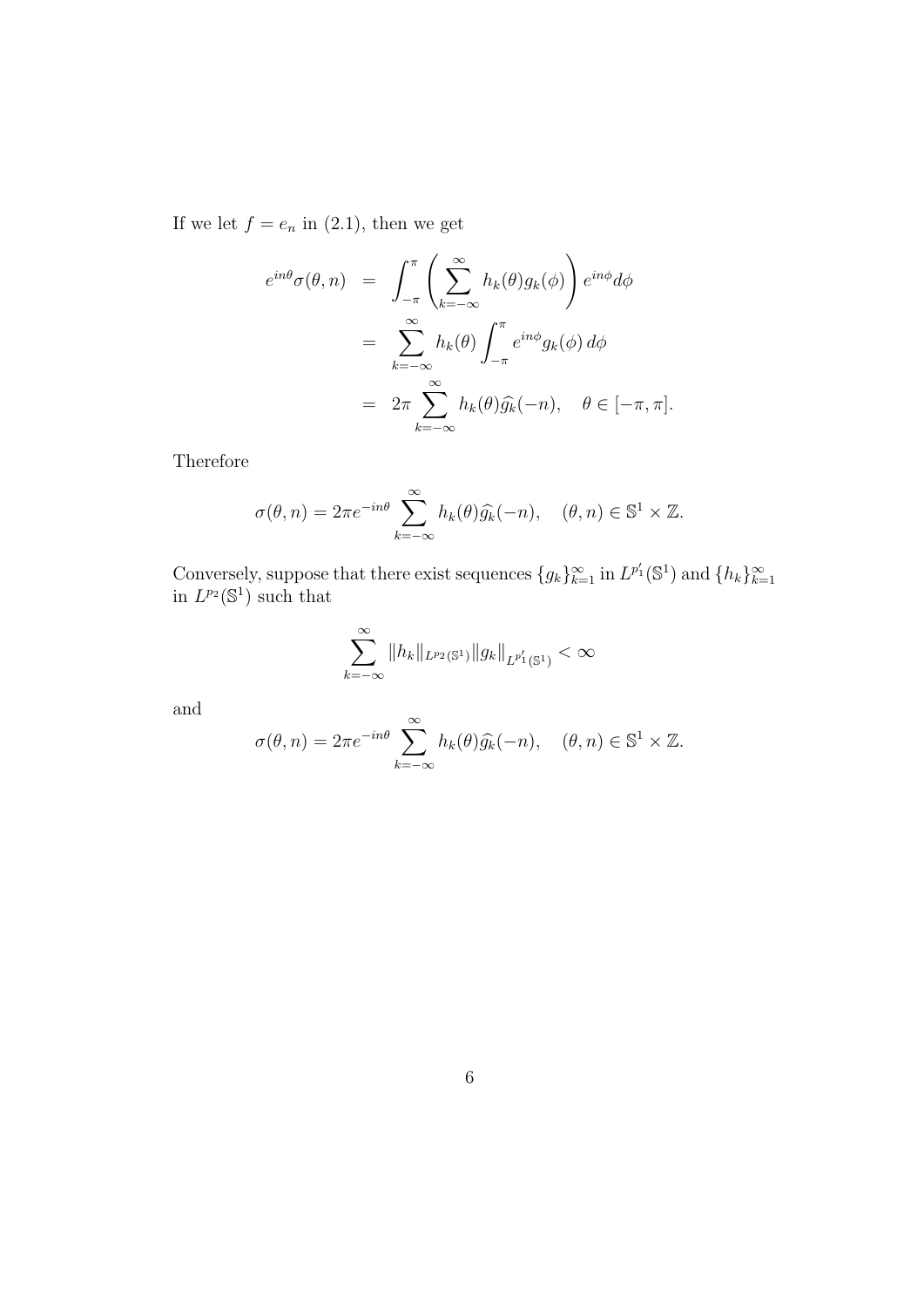Then for all  $f \in L^{p_1}(\mathbb{S}^1)$ ,

$$
(T_{\sigma}f)(\theta) = \sum_{n=-\infty}^{\infty} e^{in\theta} \sigma(\theta, n) \hat{f}(n)
$$
  
\n
$$
= 2\pi \sum_{n=-\infty}^{\infty} \sum_{k=-\infty}^{\infty} h_k(\theta) \hat{g}_k(-n) \hat{f}(n)
$$
  
\n
$$
= \sum_{n=-\infty}^{\infty} \left( \sum_{k=-\infty}^{\infty} h_k(\theta) \int_{-\pi}^{\pi} e^{in\phi} g_k(\phi) d\phi \right) \hat{f}(n)
$$
  
\n
$$
= \int_{-\pi}^{\pi} \sum_{n=-\infty}^{\infty} e^{in\phi} \hat{f}(n) \sum_{k=-\infty}^{\infty} h_k(\theta) g_k(\phi) d\phi
$$
  
\n
$$
= \int_{-\pi}^{\pi} \left( \sum_{k=-\infty}^{\infty} h_k(\theta) g_k(\phi) \right) f(\phi) d\phi, \quad \theta \in [-\pi, \pi].
$$

Before we give an application of Theorem 2.2, we need another characterization of nuclear operators from  $L^{p_1}(\mathbb{S}^1)$  into  $L^{p_2}(\mathbb{S}^1)$ ,  $1 \leq p_1, p_2 < \infty$ .

**Theorem 2.3** Let  $\sigma$  be a measurable function on  $\mathbb{S}^1 \times \mathbb{Z}$ . Then the pseudodifferential operator  $T_{\sigma}: L^{p_1}(\mathbb{S}^1) \to L^{p_2}(\mathbb{S}^1)$  is nuclear if and only if there exist sequences  $\{g_k\}_{k=1}^{\infty}$  in  $L^{p_1'}(\mathbb{S}^1)$  and  $\{h_k\}_{k=1}^{\infty}$  in  $L^{p_2}(\mathbb{S}^1)$  such that

$$
\sum_{k=-\infty}^{\infty} \|h_k\|_{L^{p_2}(\mathbb{S}^1)} \|g_k\|_{L^{p'}(\mathbb{S}^1)} < \infty
$$

and

$$
\sum_{n=-\infty}^{\infty} e^{in(\theta-\phi)}\sigma(\theta,n) = 4\pi^2 \sum_{k=-\infty}^{\infty} h_k(\theta)g_k(\phi), \quad \theta, \phi \in [-\pi, \pi].
$$

**Proof** Suppose that  $T_{\sigma}: L^{p_1}(\mathbb{S}^1) \to L^{p_2}(\mathbb{S}^1)$  is nuclear. Then by Theorem 2.1, there exist sequences  $\{g_k\}_{k=1}^{\infty}$  in  $L^{p'_1}(\mathbb{S}^1)$  and  $\{h_k\}_{k=1}^{\infty}$  in  $L^{p_2}(\mathbb{S}^1)$  such that

$$
\sum_{k=-\infty}^{\infty} \|h_k\|_{L^{p_2}(\mathbb{S}^1)} \|g_k\|_{L^{p_1'}(\mathbb{S}^1)} < \infty
$$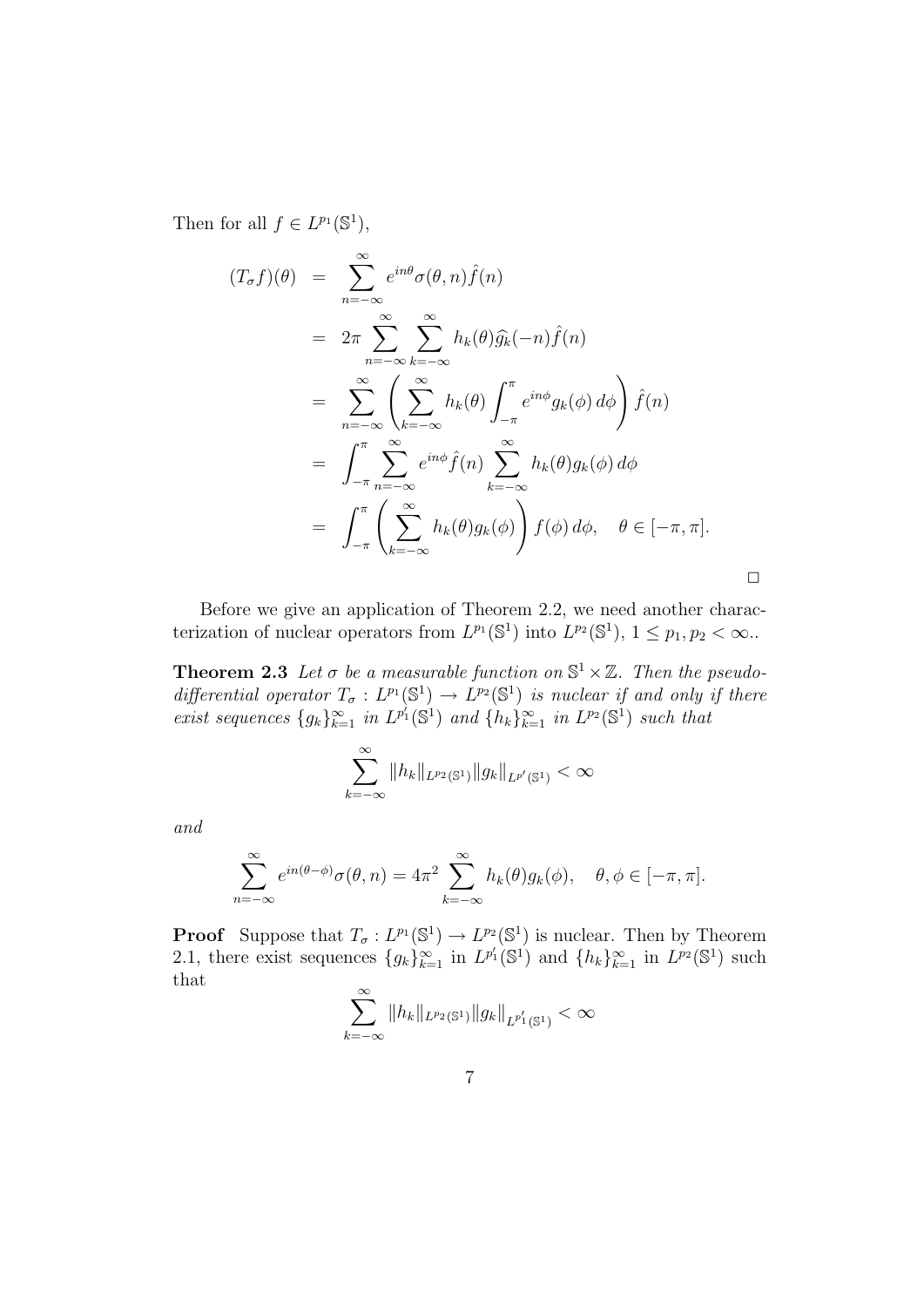and

$$
e^{in\theta}\sigma(\theta,n) = 2\pi \sum_{k=-\infty}^{\infty} h_k(\theta)\widehat{g_k}(-n), \quad (\theta,n) \in \mathbb{S}^1 \times \mathbb{Z}.
$$

Thus, for all  $\theta$  and  $\phi$  in  $[-\pi, \pi]$ ,

$$
\sum_{n=-\infty}^{\infty} e^{in(\theta-\phi)} \sigma(\theta, n) = 2\pi \sum_{n=-\infty}^{\infty} e^{-in\phi} \sum_{k=-\infty}^{\infty} h_k(\theta) \widehat{g_k}(-n)
$$
  

$$
= 2\pi \int_{-\pi}^{\pi} \sum_{n=-\infty}^{\infty} e^{in(\omega-\phi)} \sum_{k=-\infty}^{\infty} h_k(\theta) g_k(\omega) d\omega
$$
  

$$
= 4\pi^2 \int_{-\pi}^{\pi} \delta(\phi-\omega) \left(\sum_{k=-\infty}^{\infty} h_k(\theta) g_k(\omega)\right) d\omega
$$
  

$$
= 4\pi^2 \sum_{k=-\infty}^{\infty} h_k(\theta) g_k(\phi).
$$

The converse is clear from Theorem 2.1.  $\Box$ 

An immediate consequence of Lemma 2.3 is the following result.

**Theorem 2.4** Let  $T_{\sigma}: L^p(\mathbb{S}^1) \to L^p(\mathbb{S}^1)$  be a nuclear operator, where  $1 \leq$  $p < \infty$ . Then

$$
\operatorname{tr}(T_{\sigma}) = \frac{1}{4\pi^2} \int_{-\pi}^{\pi} \sum_{n=-\infty}^{\infty} \sigma(\theta, n) d\theta.
$$

Proof By 2.1 and Theorem 2.3,

$$
\operatorname{tr}(T_{\sigma}) = \int_{-\pi}^{\pi} \sum_{k=-\infty}^{\infty} h_k(\theta) g_k(\theta) d\theta = \frac{1}{4\pi^2} \int_{-\pi}^{\pi} \sum_{n=-\infty}^{\infty} \sigma(\theta, n) d\theta.
$$

 $\Box$ 

## 3 Adjoints

Let  $\sigma$  be a measurable function on  $\mathbb{S}^1 \times \mathbb{Z}$  such that the pseudo-differential operator  $T_{\sigma}: L^{p_1}(\mathbb{S}^1) \to L^{p_2}(\mathbb{S}^1)$  is nuclear. Then there exist sequences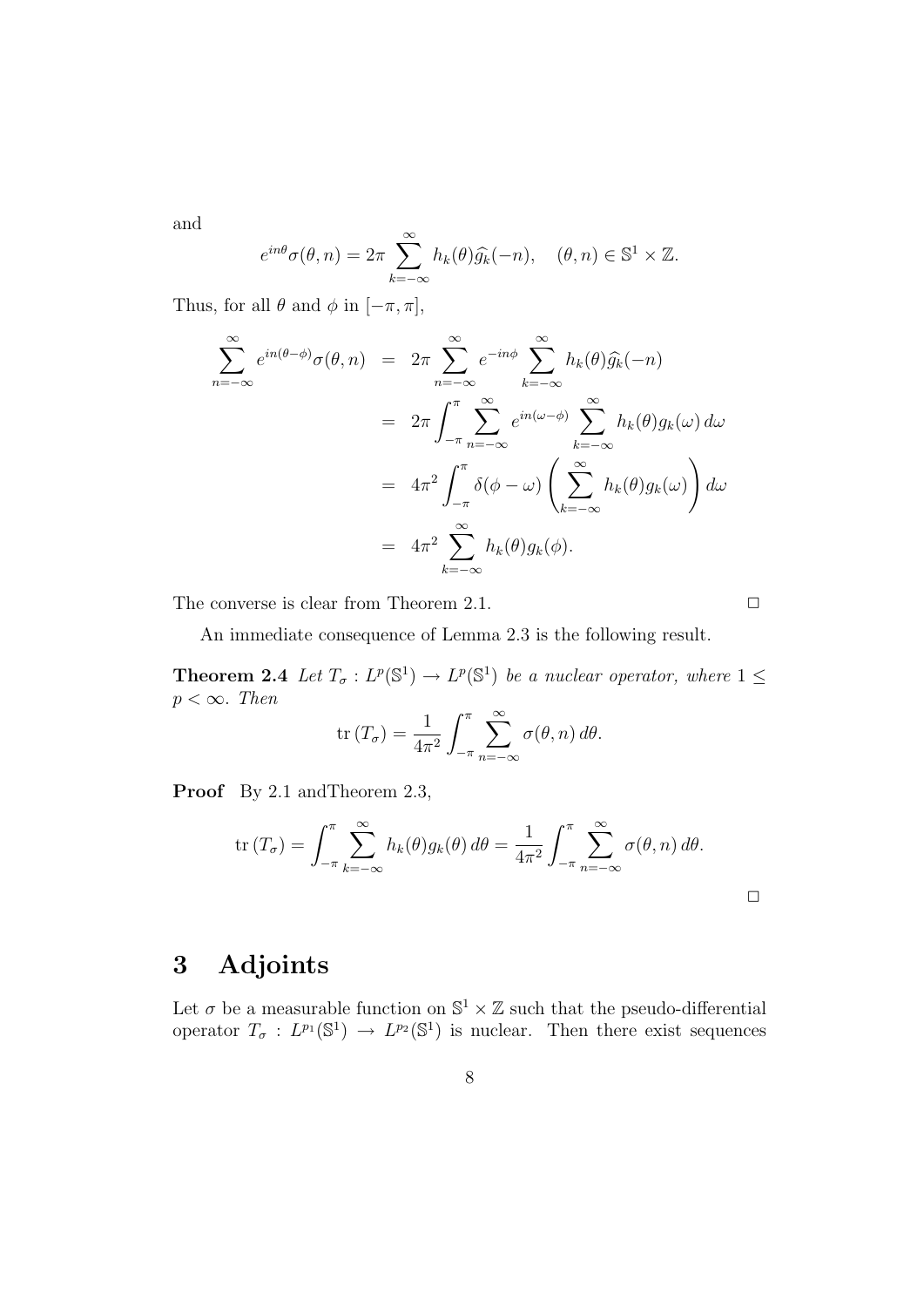${g_k}_{k=-\infty}^{\infty}$  in  $L^{p'_1}(\mathbb{S}^1)$  and  ${h_k}_{-\infty}^{\infty}$  in  $L^{p_2}(\mathbb{S}^1)$  such that

$$
\sum_{k=-\infty}^{\infty} \|g_k\|_{L^{p_1'}(\mathbb{S}^1)} \|h_k\|_{L^{p_2}(\mathbb{S}^1)} < \infty
$$

and

$$
(T_{\sigma}f)(\theta) = 2\pi e^{-in\theta} \sum_{k=-\infty}^{\infty} h_k(\theta) \widehat{g_k}(-n), \quad \theta \in [-\pi, \pi].
$$

The following theorem tells us that the adjoint  $T_{\sigma}: L^{p'_2}(\mathbb{S}^1) \to L^{p'_1}(\mathbb{S}^1)$ is nuclear and its symbol  $\sigma^*$  can also be expressed explicitly.

**Theorem 3.1** Let  $\sigma$  be a measurable function on  $\mathbb{S}^1 \times \mathbb{Z}$  such that  $T_{\sigma}$ :  $L^{p_1}(\mathbb{S}^1) \to L^{p_2}(\mathbb{S}^1)$  is nuclear. Let  $\{g_k\}_{k=-\infty}^{\infty}$  and  $\{h_k\}_{k=-\infty}^{\infty}$  be sequences in, respectively,  $L^{p'_1}(\mathbb{S}^1)$  and  $L^{p_2}(\mathbb{S}^1)$  such that

$$
\sum_{k=-\infty}^{\infty} \|h_k\|_{L^{p_2}(\mathbb{S}^1)} \|g_k\|_{L^{p'_1}(\mathbb{S}^1)} < \infty
$$

and

$$
\sigma(\theta, n) = 2\pi e^{-in\theta} \sum_{k=-\infty}^{\infty} h_k(\theta) \widehat{g_k}(-n), \quad (\theta, n) \in \mathbb{S}^1 \times \mathbb{Z}.
$$

Then  $T^*_{\sigma}: L^{p'_2}(\mathbb{S}^1) \to L^{p'_1}(\mathbb{S}^1)$  is nuclear and the symbol  $\sigma^*$  of  $T^*_{\sigma}$  is given by

$$
\sigma^*(\theta, n) = 2\pi e^{in\theta} \sum_{m=-\infty}^{\infty} \overline{g_m}(\theta) \widehat{\overline{h_m}}(-n), \quad (\theta, n) \in \mathbb{S}^1 \times \mathbb{Z}.
$$

**Proof** For all functions  $u \in L^p(\mathbb{S}^1)$  and  $v \in L^{p'}(\mathbb{S}^1)$ ,  $1 \leq p \leq \infty$ , we define  $(u, v)$  by

$$
(u,v) = \int_{-\pi}^{\pi} u(\theta) \overline{v(\theta)} d\theta.
$$

Now, for all  $f \in L^{p_1}(\mathbb{S}^1)$  and  $g \in L^{p'_2}(\mathbb{S}^1)$ ,

$$
(T_{\sigma}f, g) = (f, T_{\sigma^*}g).
$$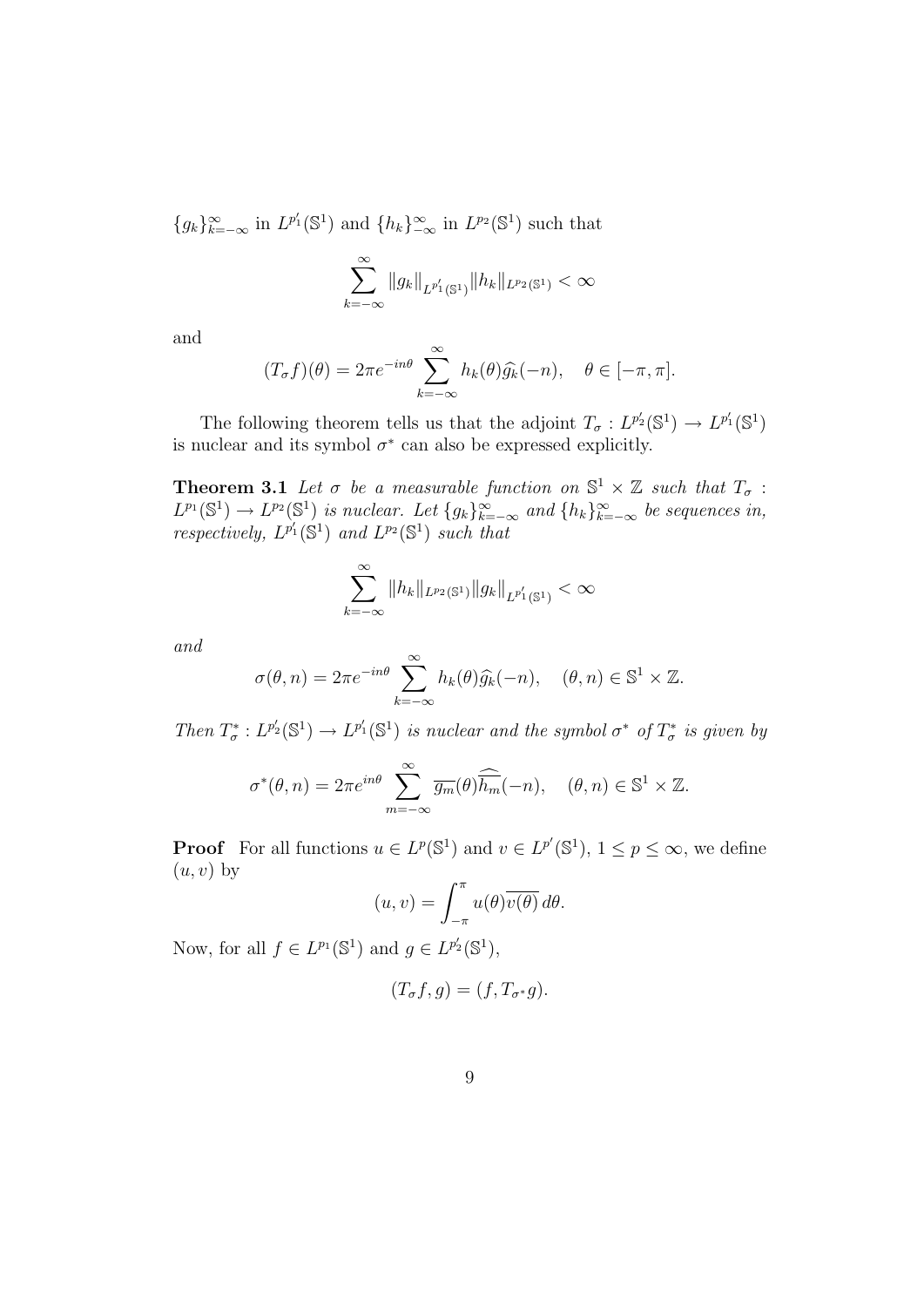So,

$$
\int_{-\pi}^{\pi} \sum_{m=-\infty}^{\infty} e^{im\theta} \sigma(\theta, m) \hat{f}(m) \overline{g(\theta)} d\theta = \int_{-\pi}^{\pi} f(\theta) \sum_{m=-\infty}^{\infty} \overline{e^{im\theta} \sigma^{*}(\theta, m) \hat{g}(m)} d\theta.
$$

Now, let  $f(\theta) = e^{in\theta}$  and  $g(\theta) = e^{ik\theta}$  for all  $\theta \in [-\pi, \pi]$ , where n and k are integers. Then

$$
\int_{-\pi}^{\pi} e^{-i(k-n)\theta} \sigma(\theta, n) d\theta = \int_{-\pi}^{\pi} e^{-i(k-n)\theta} \overline{\sigma^*(\theta, k)} d\theta.
$$

Thus,

$$
\overline{\hat{\sigma}(k-n,n)} = \widehat{\sigma^*}(n-k,k), \quad n, k \in \mathbb{Z}.
$$

Therefore

$$
\sigma^*(\theta, n) = \sum_{k=-\infty}^{\infty} e^{i(k-n)\theta} \widehat{\sigma^*}(k-n, n)
$$
  
\n
$$
= \sum_{k=-\infty}^{\infty} e^{i(k-n)\theta} \overline{\widehat{\sigma}(n-k, k)}
$$
  
\n
$$
= \frac{1}{2\pi} \sum_{k=-\infty}^{\infty} e^{i(k-n)\theta} \overline{\int_{-\pi}^{\pi} e^{-i(n-k)\phi} \sigma(\phi, k) d\phi}
$$
  
\n
$$
= \sum_{k=-\infty}^{\infty} e^{i(k-n)\theta} \overline{\int_{-\pi}^{\pi} e^{-ik\phi} \sum_{m=-\infty}^{\infty} h_m(\phi) \widehat{g_m}(-k) d\phi}
$$
  
\n
$$
= \frac{1}{2\pi} e^{-in\theta} \overline{\int_{-\pi}^{\pi} e^{-in\phi} \sum_{m=-\infty}^{\infty} h_m(\phi) \int_{-\pi}^{\pi} \sum_{k=-\infty}^{\infty} e^{ik(\omega-\theta)} g_m(\omega) d\omega d\phi}
$$
  
\n
$$
= e^{-in\theta} \overline{\int_{-\pi}^{\pi} e^{-in\phi} \sum_{m=-\infty}^{\infty} h_m(\phi) \int_{-\pi}^{\pi} \delta(\theta-\omega) g_m(\omega) d\omega d\phi}
$$
  
\n
$$
= e^{-in\theta} \overline{\int_{-\pi}^{\pi} e^{-in\phi} \sum_{m=-\infty}^{\infty} h_m(\phi) g_m(\theta) d\phi}
$$
  
\n
$$
= 2\pi e^{-in\theta} \sum_{m=-\infty}^{\infty} \overline{g_m}(\theta) \overline{\widehat{h_m}}(-n)
$$

for all  $(\theta, n) \in \mathbb{S}^1 \times \mathbb{Z}$ . This completes the proof.  $\Box$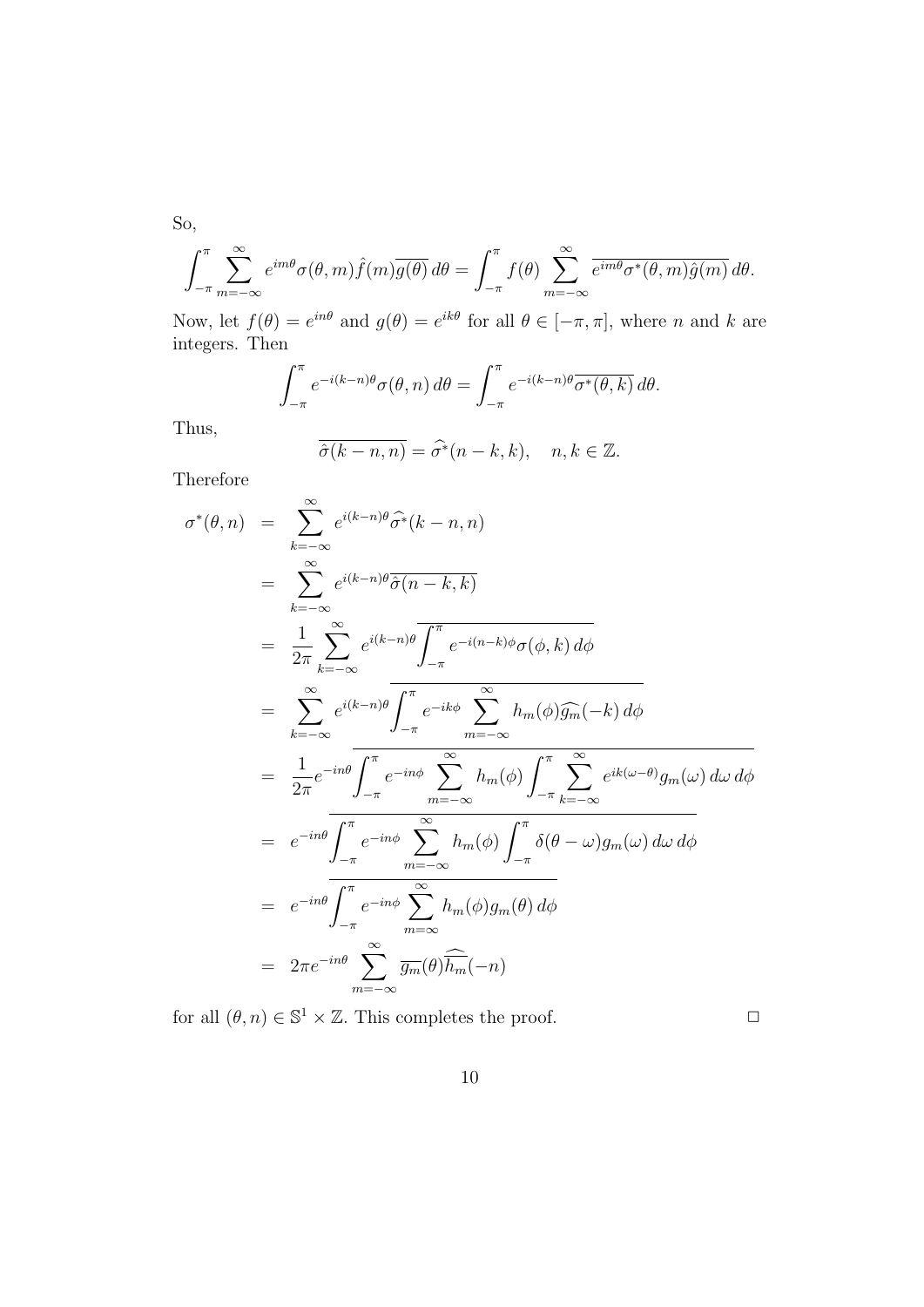## 4 Products

The following theorem tells us in particular that the product of two nuclear operators from  $L^p(\mathbb{S}^1)$  into  $L^p(\mathbb{S}^1)$ ,  $1 \leq p < \infty$ , is nuclear.

**Theorem 4.1** For  $1 \leq p < \infty$ , let  $T_{\sigma}: L^p(\mathbb{S}^1) \to L^p(\mathbb{S}^1)$  be a nuclear operator and let  $T_{\tau}: L^p(\mathbb{S}^1) \to L^p(\mathbb{S}^1)$  be a bounded linear operator. Then the pseudo-differential operator  $T_{\tau}T_{\sigma}: L^p(\mathbb{S}^1) \to L^p(\mathbb{S}^1)$  is a nulcear operator. Moreover, the symbol  $\lambda$  of  $T_{\tau}T_{\sigma}$  is given by

$$
\lambda(\theta, n) = 4\pi^2 e^{-in\theta} \sum_{k=\infty}^{\infty} u_k(\theta) \widehat{g_k}(-n), \quad (\theta, n) \in \mathbb{S}^1 \times \mathbb{Z},
$$

where

$$
u_k(\theta) = \sum_{m=-\infty}^{\infty} e^{im\theta} \tau(\theta, m) \widehat{h_k}(m) = (T_{\tau} h_k)(\theta), \quad \theta \in [-\pi, \pi].
$$

**Proof** Let  $f \in L^p(\mathbb{S}^1)$ . Then for all  $\theta \in [-\pi, \pi]$ ,

$$
(T_{\tau}T_{\sigma}f)(\theta)
$$
  
= 
$$
\sum_{m=-\infty}^{\infty} e^{im\theta} \tau(\theta, m) (T_{\sigma}f)^{\wedge}(m)
$$
  
= 
$$
\frac{1}{2\pi} \sum_{m=-\infty}^{\infty} e^{im\theta} \tau(\theta, m) \int_{-\pi}^{\pi} e^{-im\phi} \left( \sum_{n=-\infty}^{\infty} e^{in\phi} \sigma(\phi, n) \hat{f}(n) \right) d\phi.
$$

Since  $T_{\sigma}$  is nuclear, there exist sequences  $\{g_k\}_{k=-\infty}^{\infty}$  in  $L^{p'}(\mathbb{S}^1)$  and  $\{h_k\}_{k=-\infty}^{\infty}$ in  $L^p(\mathbb{S}^1)$  such that

$$
\sum_{k=-\infty}^{\infty} \|h_k\|_{L^p(\mathbb{S}^1)} \|g_k\|_{L^{p'}(\mathbb{S}^1)} < \infty
$$

and

$$
\sigma(\theta, n) = 2\pi e^{-in\theta} \sum_{k=-\infty}^{\infty} h_k(\theta) \widehat{g_k}(-n), \quad (\theta, n) \in \mathbb{S}^1 \times \mathbb{Z}.
$$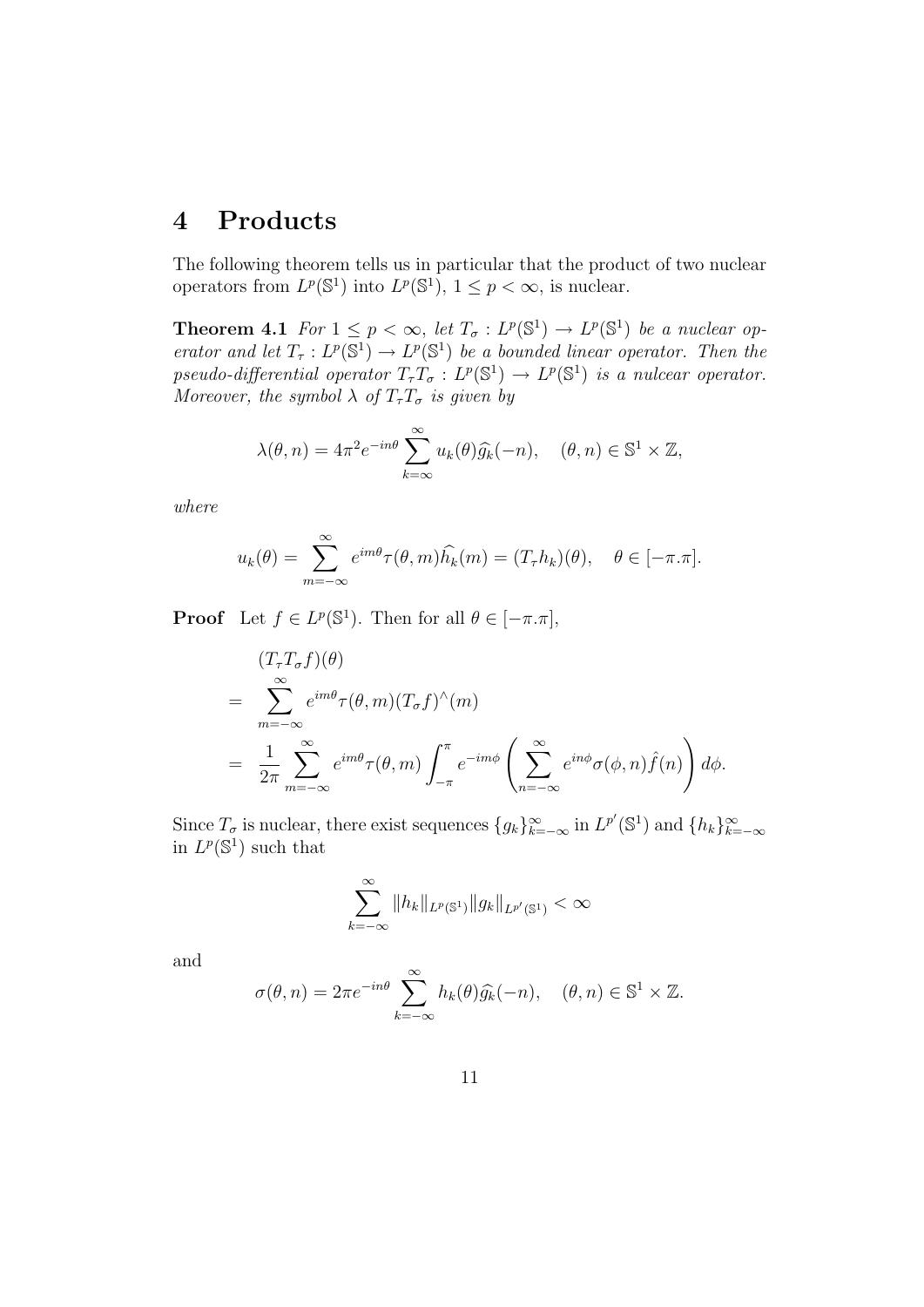So,

$$
(T_{\tau}T_{\sigma}f)(\theta)
$$
  
=  $2\pi \sum_{m=-\infty}^{\infty} e^{im\theta} \tau(\theta, m) \int_{-\pi}^{\pi} e^{-im\phi} \sum_{n=-\infty}^{\infty} \sum_{k=-\infty}^{\infty} h_k(\phi) \widehat{g_k}(-n) \widehat{f}(n) d\phi$   
=  $(4\pi)^2 \sum_{n=-\infty}^{\infty} e^{in\theta} \left[ e^{-in\theta} \sum_{k=-\infty}^{\infty} \sum_{m=-\infty}^{\infty} e^{im\theta} \tau(\theta, m) \widehat{h_k}(m) \widehat{g_k}(-n) \right] \widehat{f}(n) d\phi$   
=  $\sum_{n=-\infty}^{\infty} e^{in\theta} \lambda(\theta, n) \widehat{f}(n), \quad \theta \in [-\pi, \pi],$ 

where

$$
\lambda(\theta, n) = 4\pi^2 e^{-in\theta} \sum_{k=-\infty}^{\infty} e^{im\theta} \tau(\theta, m) \widehat{h}_k(m) \widehat{g}_k(-n)
$$
  
=  $4\pi^2 e^{-in\theta} \sum_{k=-\infty}^{\infty} u_k(\theta) \widehat{g}_k(-n), \quad (\theta, n) \in \mathbb{S}^1 \times \mathbb{Z},$ 

where

$$
u_k(\theta) = \sum_{k=-\infty}^{\infty} e^{im\theta} \tau(\theta, m) \widehat{h_k}(m), \quad \theta \in [-\pi, \pi].
$$

Since  $T_{\tau}: L^p(\mathbb{S}^1) \to T_{\tau}(\mathbb{S}^1)$  is a bounded linear operator, it follows that there exists a positive constant  $C$  such that

$$
||u_k||_{L^p(\mathbb{S}^1)} = ||T_{\tau}u_k||_{L^p(\mathbb{S}^1)} \leq C||h_k||_{L^p(\mathbb{S}^1)}, \quad k \in \mathbb{Z},
$$

and the proof is complete.  $\Box$ 

Acknowledgment The authors are grateful to the referee for the comments on the first version of the paper.

## References

[1] D. Cardona, Hölder estimates for pseudo-differential operators on  $\mathbb{T}^1$ , J. Pseudo-Differ. Oper. Appl. 5 (2014), 517–525.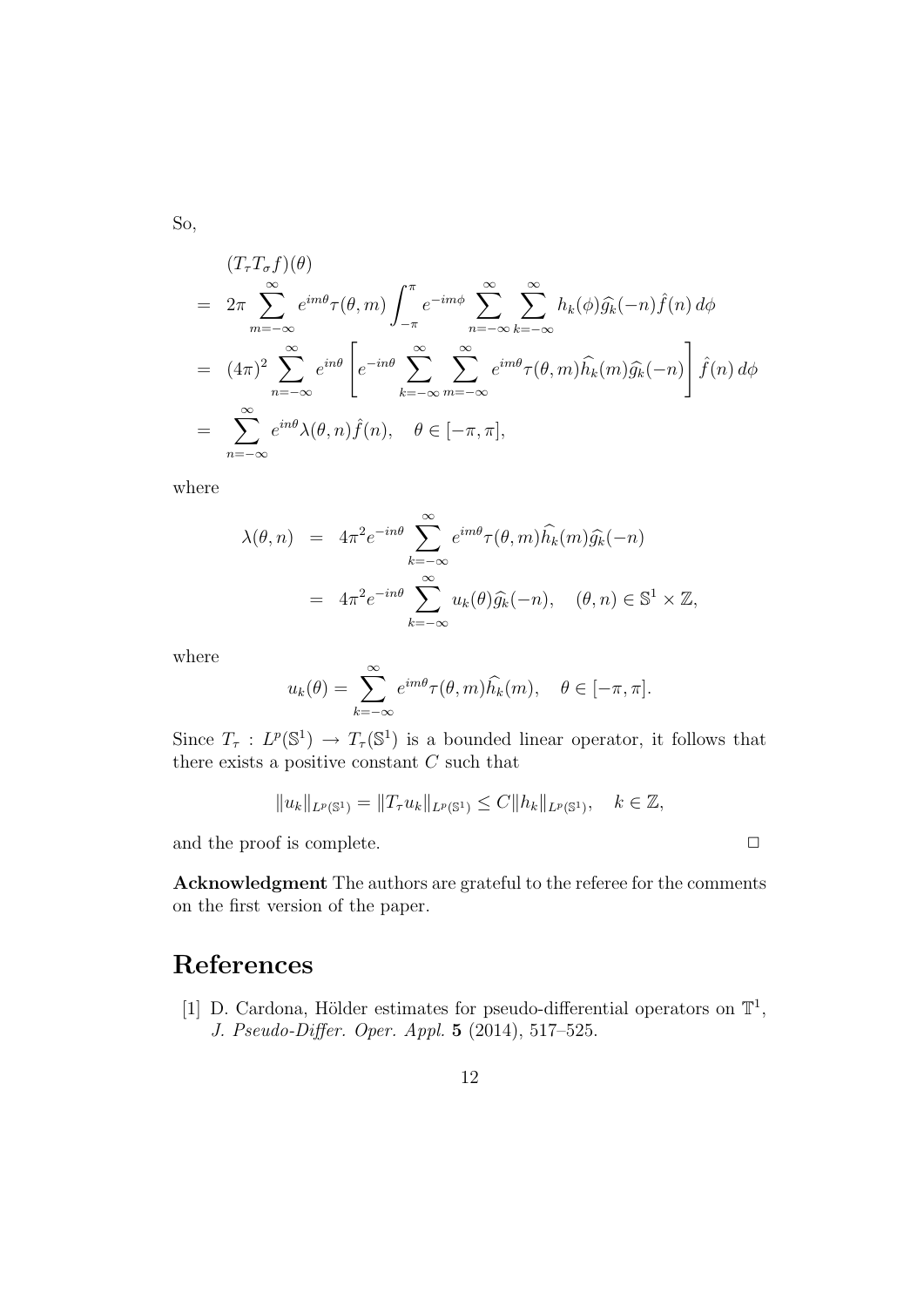- [2] J. Delgado, The trace of nuclear operators on  $L^p(\mu)$  for  $\sigma$ -finite Borel measureson second countable spaces, Integr. Equ. Oper. Theory 68 (2010), 61–74.
- [3] J. Delgado, A trace formula for nuclear operatorson  $L^p$ , in Pseudo-Differential Operators: Complex Analysis and Partial Differential Equations, Operator Theory: Advances and Applications 205, Birkhäuser, 2010, 181-193.
- [4] J. Delgado and M. Ruzhansky, Kernel and symbol criteria for Schatten classes and r-nuclarity on compact manifolds, C. R. Acad. Sci. Paris, Ser. I 352 (2014), 779–784.
- [5] J. Delgado and M. Ruzhansky,  $L_p$  nuclarity, traces, and Grothendieck– Lidskii formula on compact Lie groups, J. Math. Pures Appl. 102 (2014), 153–172.
- [6] J. Delgado and M. W. Wong,  $L^p$ -nuclear pseudo-differential operators on  $\mathbb{Z}$  and  $\mathbb{S}^1$ , Proc. Amer. Math. Soc. 141 (2013), 3935-3942.
- [7] M. B. Ghaemi, E. Nabizadeh Morsalfard and M. Jamalpour Birgani, A study on the adjoint of pseudo-differential operators on  $\mathbb{S}^1$  and  $\mathbb{Z}, J$ . Pseudo-Differ. Oper. Appl. 6 (2015), 197–203.
- [8] M. B. Ghaemi, M. Jamalpour Birgani and E. Nabizadeh Morsalfard, A study on pseudo-differential operators on  $\mathbb{S}^1$  and  $\mathbb{Z}$ , J. Pseudo-Differ. Oper. Appl. 7 (2016), 237–247.
- [9] I. Gohberg, S. Goldberg and N. Krupnik, Traces and Determinants of Linear Operators, Operator Theory: Advances and Applications 116, Birkhäuser, 2000.
- [10] A. Grothendieck, Produits Tensoriels Topologiques et Espaces Nucléaires, Memoirs Amer. Math. Soc. 16, 1955.
- [11] A. Grothendieck, La theorie de Fredholm, Bull. Soc. Math. France 84 (1956), 319–384.
- [12] S. Molahajloo, A characterization of compact pseudo-differential operators on  $\mathbb{S}^1$ , in *Pseudo-Differential Operators: Analysis, Applications*